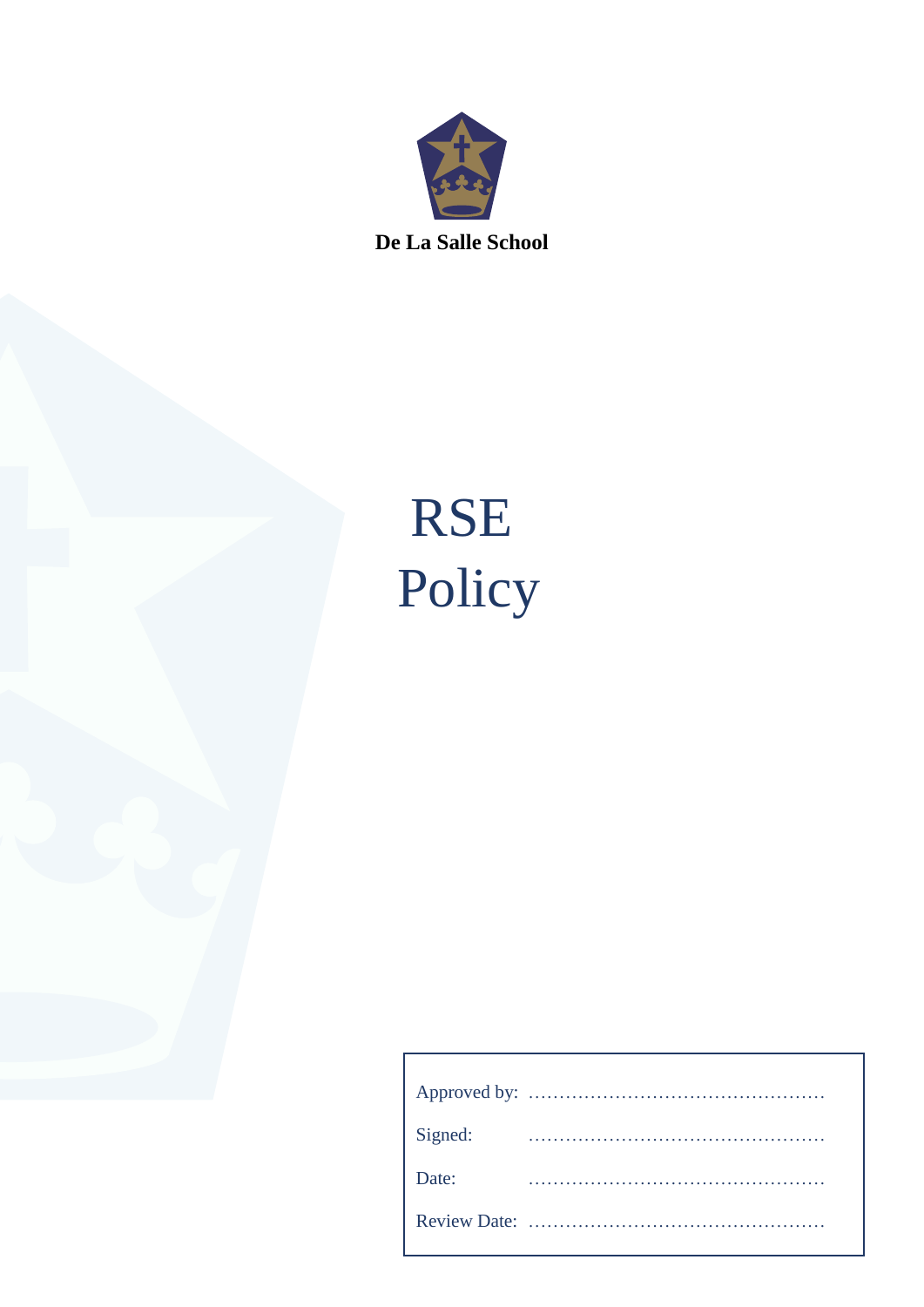The Mission Statement Vision of Catholic Life and Love. In a Catholic school like De La Salle, all of life is seen through the perspective of the Gospel, the Good News of Jesus Christ. At the heart of his message lies the promise "I have come that you might have life - life in all its fullness."

De La Salle is specifically a Lasallian school, drawing its vision of education from the example of St. John Baptist De La Salle and the way in which he put into practice the Gospel of Jesus for the benefit of young people. The Rule of the Brothers, the Trustees of the school, states that the mission of Lasallian schools is to meet the educational needs of its students "as they strive to become aware of their dignity and to live and be recognised as human beings and children of God."

Sexuality is a powerful force within each person, which forms an important part of that person's identity. As an individual's sexuality develops, it instigates profound physical and emotional changes in that individual. It affects all of a person's relationships and, properly understood, can help in the development of mature and loving relationships and lead to a deep and lasting married life. Our sexuality is a gift from God and therefore good. It is part of being made in God's image and likeness. It is also true that sexuality, like all of God's gifts, can and has been abused and distorted. Therefore it is of vital importance that students are helped to understand their sexuality and to develop principles upon which to base the expression of that sexuality.

Our identity as sexual beings is inextricably linked to relationship; we discover our sexual identity in relationship with others. It is clear that any education about sex is primarily an education in relationships. The Church has a rich and profound body of teaching on the right-ordering of relationships, their potential for promoting harmony and the recognition of the dignity of each person. This teaching forms the cornerstone of the programme in De La Salle for education in personal relationships.

Many of the messages about sexuality and relationships that young people receive today are in contradiction to the Gospel message and teaching of the Catholic Church. The Catholic school stands out as a sign of truth in a world where materialism is often presented as the measure of success. Relationships tend to lose their value in such an atmosphere and there is great pressure to conform to what society sees as good.

We should see our priorities as being concerned with empowering our young people to recognise the true values in life and love. This means first of all building up their self awareness, which in turn will enable them to better resist the false gods of conformity to the group and the lure of materialism. We must also equip them with the tools necessary to view society's messages critically, so that they may be able to hear the voice of truth more clearly.

However, it is clear that the primary responsibility for educating children lies with the parents. The Church sees them as "the first heralds of the Gospel for their children". This includes helping their children to cope with the challenges of growing up and the responsibilities of sexual maturity. If education in relationships is primarily carried out in the home then the children will more readily see the value of regarding their sexuality in terms of relationships within the context of married and family life.

The school's role in this is to complement and support the efforts of the parents.

In this policy the Governors and teachers, in partnership with pupils and their parents, will set out their intentions about relationships and sex education (RSE). We set out our rationale for and approach to relationships and sex education in the school.

#### **Implementation and Review of Policy**

Implementation of the policy will take place after consultation with the Governors in the Spring term 2020. This policy will be reviewed every 2 years by the Head teacher, RSE Co-ordinator, the Governing Body and Staff.

### **Dissemination**

The draft policy will be given to all members of the Governing Body, and all teaching and non-teaching members of staff. Copies of the document will be available to all parents through the school's prospectus and a copy is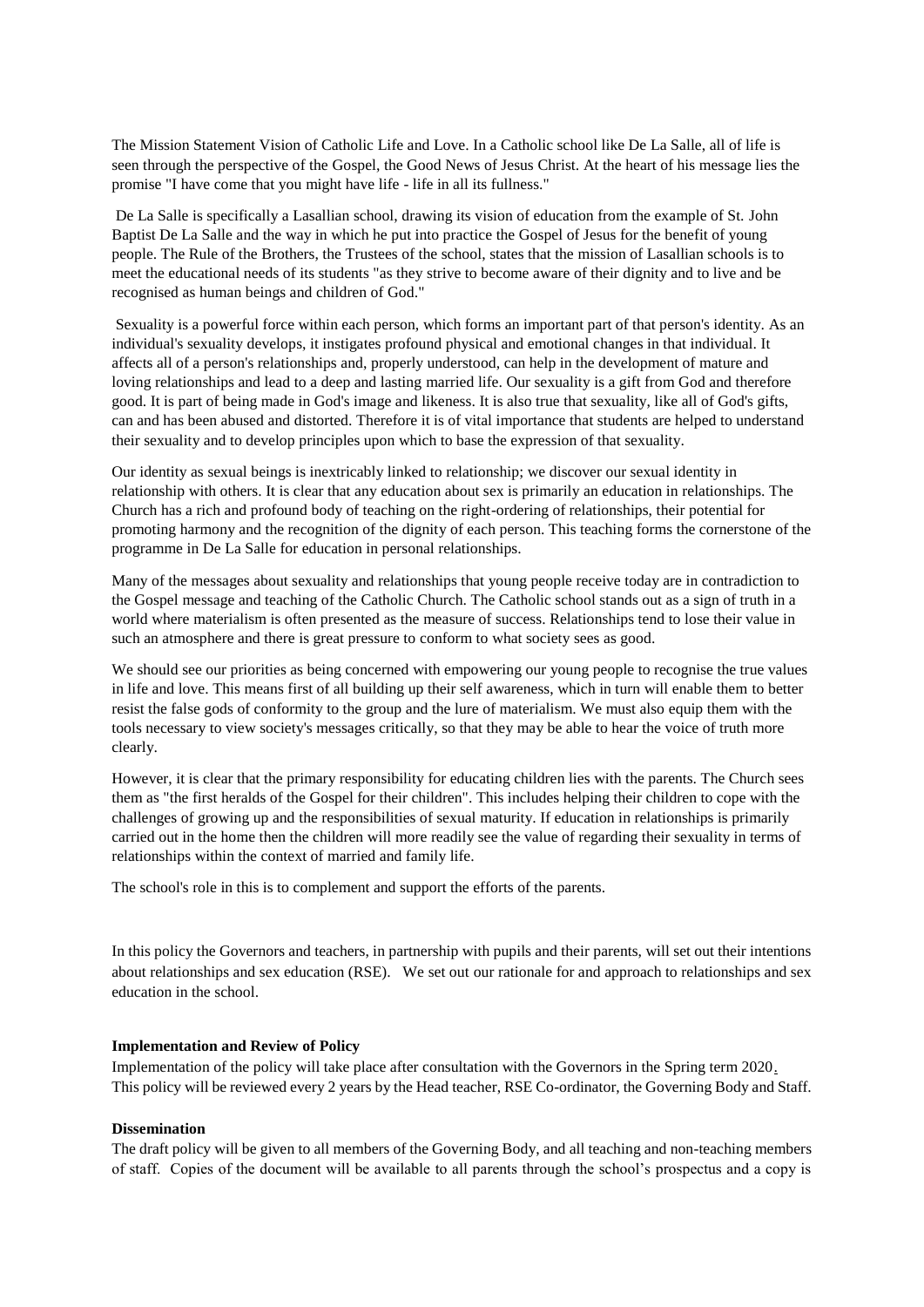available in the school office. Details of the content of the RSE curriculum will also be published on the school's web site.

## DEFINING RELATIONSHIP AND SEX EDUCATION

The DFE guidance defines RSE as "lifelong learning about physical, moral and emotional development. It is about the understanding of the importance of marriage and family life, stable and loving relationships, respect, love and care. It is also about the teaching of sex, sexuality and sexual health"<sup>1</sup>. It is about the development of the pupil's knowledge and understanding of her or him as a sexual being, about what it means to be fully human, called to live in right relationships with self and others and being enabled to make moral decisions in conscience. The DFE identifies three main elements: "attitudes and values, personal and social skills, and knowledge and understanding"<sup>2</sup>. (The Welsh Assembly Government envisages that effective school RSE programmes help learners to develop the skills and knowledge appropriate to their age, understanding and development to enable them to make responsible decisions about their relationships, sexual health and well-being.)

## STATUTORY CURRICULUM REQUIREMENTS

We are legally required to teach those aspects of RSE which are statutory parts of National Curriculum Science. (There is also a separate requirement for maintained secondary schools to teach about HIV, AIDS and sexually transmitted infections. This does not apply to academies).

However, the reasons for our inclusion of RSE go further.

## RATIONALE

## 'I HAVE COME THAT YOU MIGHT HAVE LIFE AND HAVE IT TO THE FULL'

## (Jn.10.10**)**

We are involved in relationships and sex education precisely because of our Christian beliefs about God and about the human person. The belief in the unique dignity of the human person made in the image and likeness of God underpins the approach to all education in a Catholic school. Our approach to RSE therefore is rooted in the Catholic Church's teaching of the human person and presented in a positive framework of Christian ideals.

At the heart of the Christian life is the Trinity, Father, Son and Spirit in communion, united in loving relationship and embracing all people and all creation. As a consequence of the Christian belief that we are made in the image and likeness of God, gender and sexuality are seen as God's gift, reflect God's beauty, and share in the divine creativity. RSE, therefore, will be placed firmly within the context of relationship as it is there that sexuality grows and develops.

Following the guidance of the Bishops of England and Wales and as advocated by the DFE (and the Welsh Assembly Government) RSE will be firmly embedded in the PSHE framework as it is concerned with nurturing human wholeness and integral to the physical, spiritual, emotional, moral, social and intellectual development of pupils. It is centred on Christ's vision of being human as good news and will be positive and prudent, showing the potential for development, while enabling the dangers and risks involved to be understood and appreciated.

All RSE will be in accordance with the Church's moral teaching. It will emphasise the central importance of marriage and the family whilst acknowledging that all pupils have a fundamental right to have their life respected whatever household they come from and support will be provided to help pupils deal with different sets of values.

VALUES AND VIRTUES

1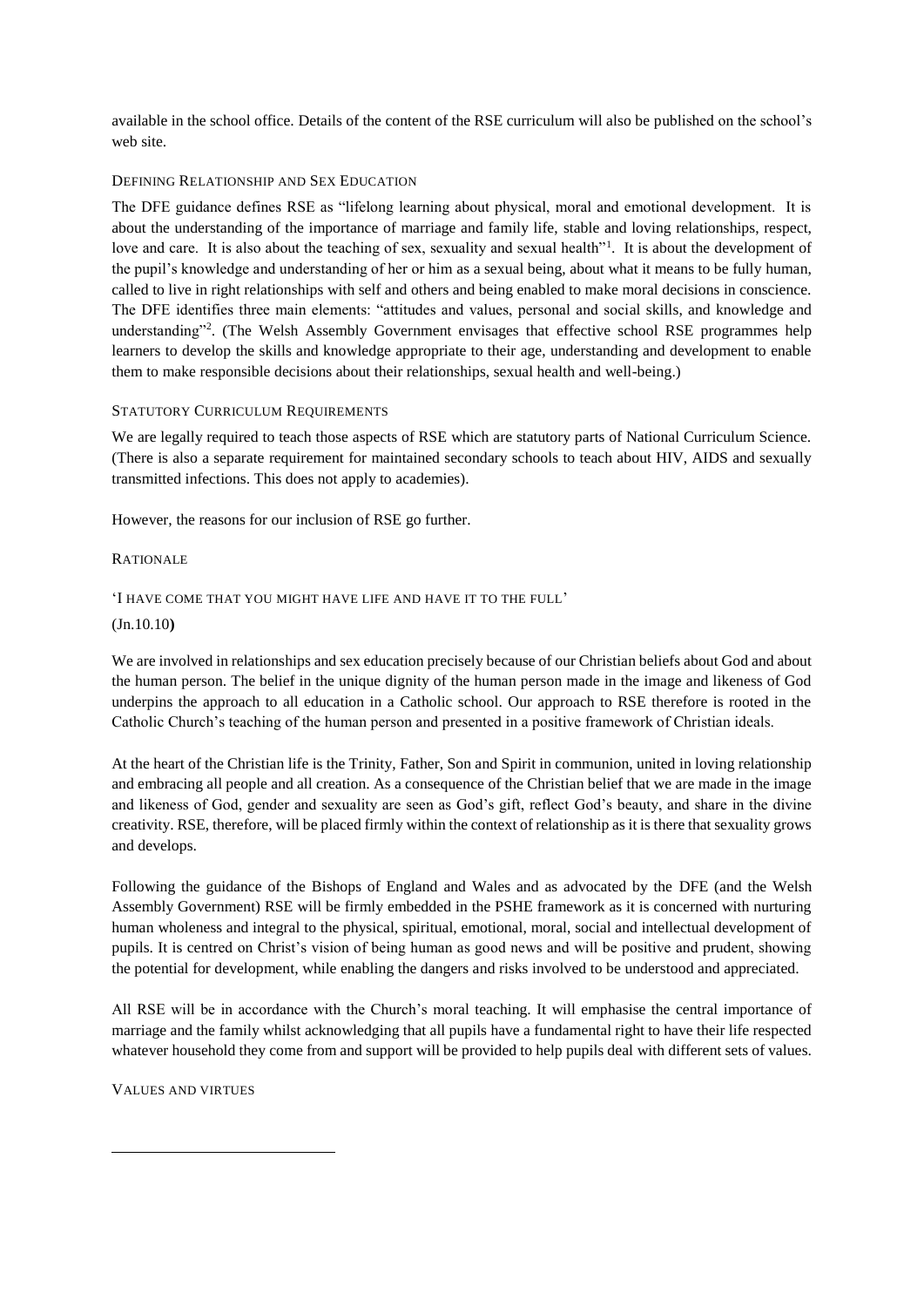Our programme enshrines Catholic values relating to the importance of stable relationships, marriage and family life. It also promotes those virtues which are essential in responding to the God's call to love others with a proper respect for their dignity and the dignity of the human body. The following virtues will be explicitly explored and promoted: faithfulness, fruitfulness, chastity, integrity, prudence, mercy and compassion.

# AIM OF RSE AND THE MISSION STATEMENT

Our Mission Statement commits us to the education of the whole child (spiritual, physical, intellectual, moral, social, cultural, emotional) and we believe that RSE is an integral part of this education. Furthermore, our school aims state that we will endeavour to raise pupils' self-esteem, help them to grow in knowledge and understanding, recognise the value of all persons and develop caring and sensitive attitudes. It is in this context that we commit ourselves:

In partnership with parents, to provide children and young people with a "positive and prudent sexual education"<sup>3</sup> which is compatible with their physical, cognitive, psychological, and spiritual maturity, and rooted in a Catholic vision of education and the human person.

# **Objectives**

<u>.</u>

To develop the following attitudes and virtues:

- reverence for the gift of human sexuality and fertility;
- $\bullet$  respect for the dignity of every human being  $-$  in their own person and in the person of others;
- joy in the goodness of the created world and their own bodily natures;
- responsibility for their own actions and a recognition of the impact of these on others;
- recognising and valuing their own sexual identity and that of others;
- celebrating the gift of life-long, self-giving love;
- recognising the importance of marriage and family life;
- fidelity in relationships.

To develop the following **personal and social skills**:

- making sound judgements and good choices which have integrity and which are respectful of the individual's commitments;
- loving and being loved, and the ability to form friendships and loving, stable relationships free from exploitation, abuse and bullying;
- managing emotions within relationships, and when relationships break down, with confidence, sensitivity and dignity;
- managing conflict positively, recognising the value of difference;
- cultivating humility, mercy and compassion, learning to forgive and be forgiven;
- developing self-esteem and confidence, demonstrating self-respect and empathy for others;
- building resilience and the ability to resist unwanted pressures, recognising the influence and impact of the media, internet and peer groups and so developing the ability to assess pressures and respond appropriately;
- being patient, delaying gratification and learning to recognise the appropriate stages in the development of relationships, and how to love chastely;
- assessing risks and managing behaviours in order to minimise the risk to health and personal integrity.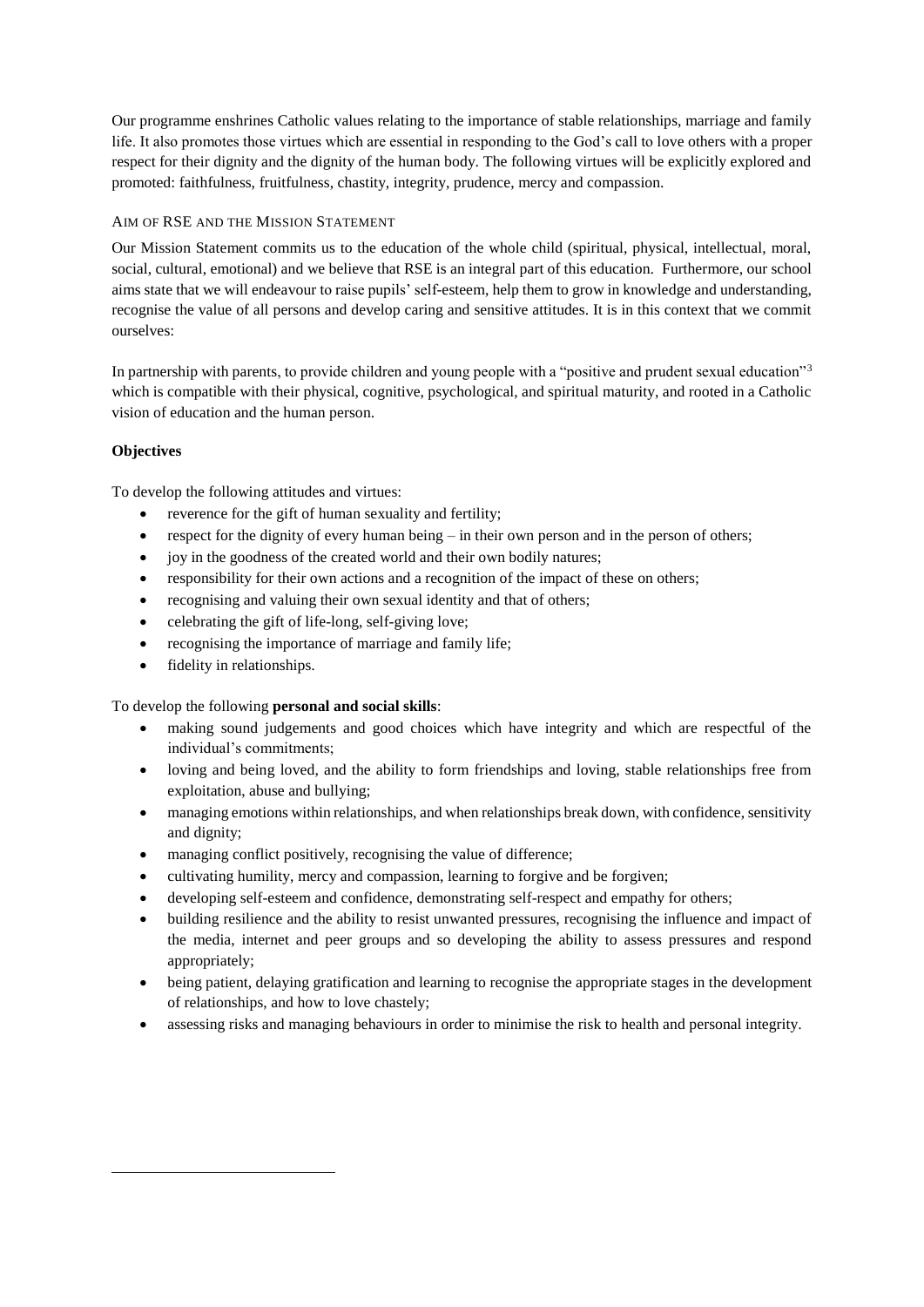## To **know and understand**:

- the Church's teaching on relationships and the nature and meaning of sexual love;
- the Church's teaching on marriage and the importance of marriage and family life;
- the centrality and importance of virtue in guiding human living and loving;
- the physical and psychological changes that accompany puberty;
- the facts about human reproduction, how love is expressed sexually and how sexual love plays an essential and sacred role in procreation;
- how to manage fertility in a way which is compatible with their stage of life, their own values and commitments, including an understanding of the difference between natural family planning and artificial contraception;
- how to keep themselves safe from sexually transmitted infections and how to avoid unintended pregnancy, including where to go for advice.

# **Outcomes**

## INCLUSION AND DIFFERENTIATED LEARNING

We will ensure RSE is sensitive to the different needs of individual pupils in respect to pupils' different abilities, levels of maturity and personal circumstances; for example their own sexual orientation, faith or culture and is taught in a way that does not subject pupils to discrimination. Lessons will also help children to realise the nature and consequences of discrimination, teasing, bullying and aggressive behaviours (including cyber-bullying), use of prejudice-based language and how to respond and ask for help. (In looking at these questions, it is important to draw links to the school's inclusion policy).

## EQUALITIES OBLIGATIONS

The governing body have wider responsibilities under the Equalities Act 2010 and will ensure that our school strives to do the best for all of the pupils, irrespective of disability, educational needs, race, nationality, ethnic or national origin, pregnancy, maternity, sex, gender identity, religion or sexual orientation or whether they are looked after children.

## BROAD CONTENT OF RSE

Three aspects of RSE - attitudes and values, knowledge and understanding, and personal and social skills will be provided in three inter-related ways: the whole school / ethos dimension; a cross-curricular dimension and a specific relationships and sex curriculum.

## PROGRAMME / RESOURCES

Appendices to this policy provide further information about the programme and resources for suggested use.

Teaching strategies will include:

- establishing ground rules
- distancing techniques
- **·** discussion
- project learning
- reflection
- experiential
- *active*
- brainstorming
- film & video
- group work
- role-play
- trigger drawings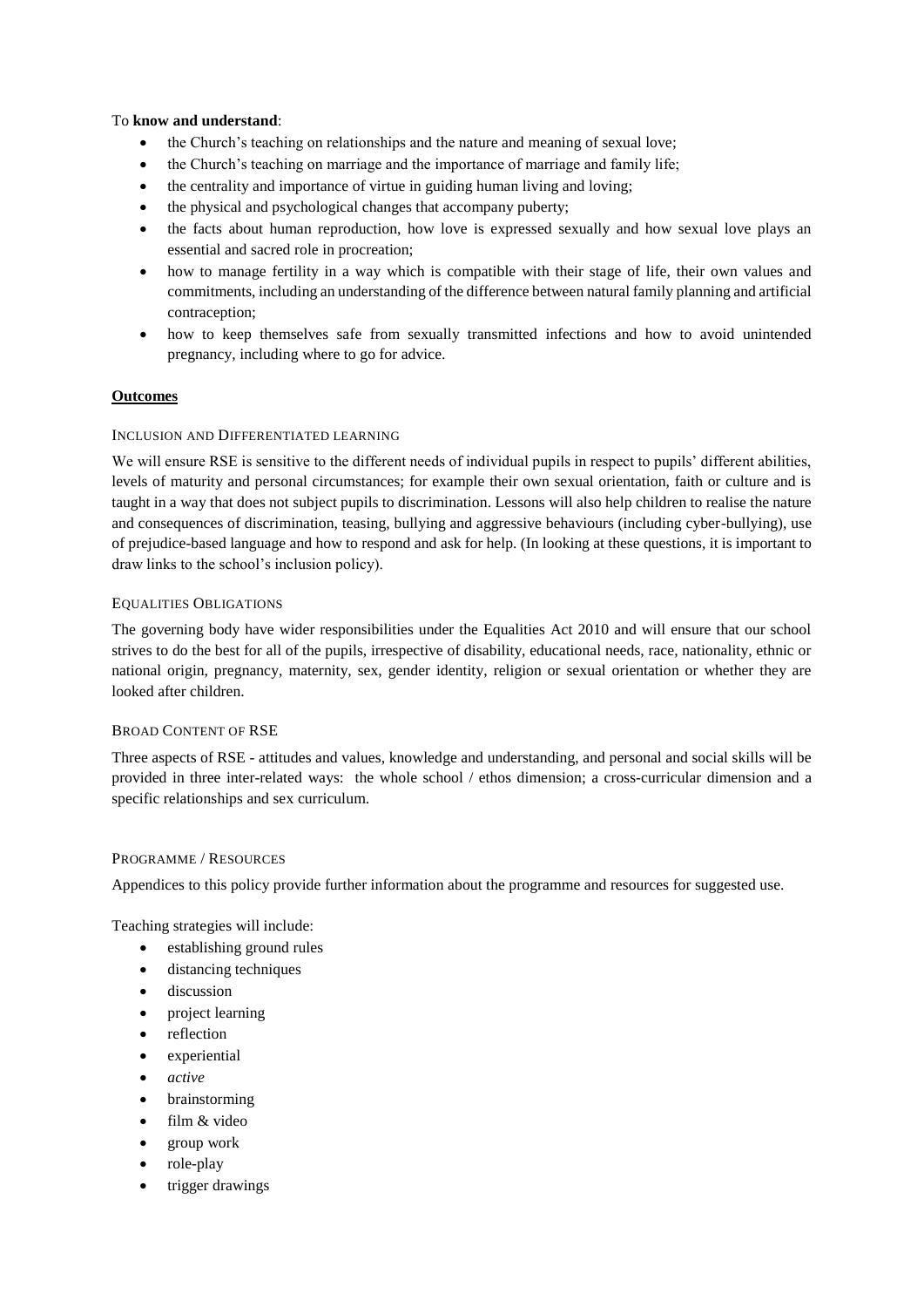values clarification

## PARENTS AND CARERS

We recognise that parents (and other carers who stand in their place) are the primary educators of their children. As a Catholic school, we provide the principal means by which the Church assists parents and carers in educating their children. Therefore the school will support parents and carers by providing material to be shared with their children at home and workshops to help parents/carers to find out more. Parents/carers will be informed by letter when the more sensitive aspects of RSE will be covered in order that they can be prepared to talk and answer questions about their children's learning.

Parents must be consulted before this policy is ratified by the governors. They will be consulted at every stage of the development of the RSE programme, as well as during the process of monitoring, review and evaluation. They will be able to view the resources used by the school in the RSE programme. Our aim is that, at the end of the consultation process, every parent and carer will have full confidence in the school's RSE programme to meet their child's needs. Parents will be given the opportunity to attend a parental consultation evening where workshops will take place delivering aspects of the RSE curriculum as well signposting helpful tips/ resources to support at home with sensitive topics.

Parents have *the right to withdraw* their children from RSE except in those elements which are required by the National Curriculum science orders. Should parents wish to withdraw their children they are asked to notify the school by contacting the headteacher. The school will provide support by providing material for parents to help the children with their learning.

We believe that the controlled environment of the classroom is the safest place for this curriculum to be followed.

# BALANCED CURRICULUM

Whilst promoting Catholic values and virtues and teaching in accordance with Church teaching, we will ensure that pupils are offered a balanced programme by providing an RSE programme that offers a range of viewpoints on issues. Pupils will also receive clear scientific information as well as covering the aspects of the law pertaining to RSE (in secondary schools/academies relating to forced-marriage, female genital mutilation, abortion, the age of consent and legislation relating to equality). Knowing about facts and enabling young people to explore differing viewpoints is not the same as promoting behaviour and is not incompatible with our school's promotion of Catholic teaching. We will ensure that pupils have access to the learning they need to stay safe, healthy and understand their rights as individuals.

## RESPONSIBILITY FOR TEACHING THE PROGRAMME

Responsibility for the specific relationships and sex education programme lies with Donna Tough as lead RSE co- ordinator as well as whole teaching staff delivering elements of RSE through their curriculum as well as the PSHE program.

However, all staff will be involved in developing the attitudes and values aspect of the RSE programme. They will be role models for pupils of good, healthy, wholesome relationships as between staff, other adults and pupils. They will also be contributing to the development of pupils' personal and social skills.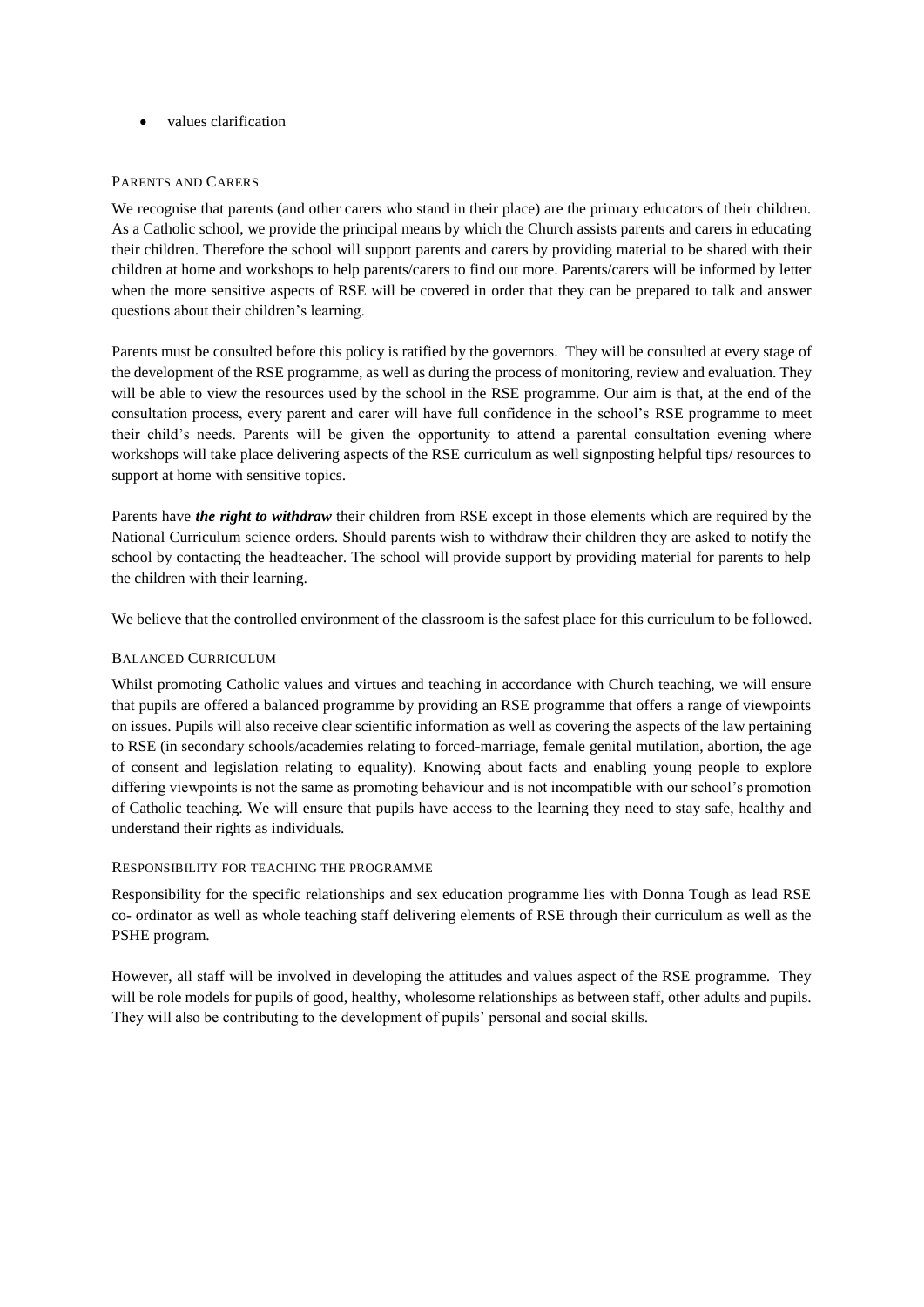# **External Visitors**

Our school will often call upon help and guidance from outside agencies and health specialists to deliver aspects of RSE. Such visits will always complement the current programme and never substitute or replace teacher led sessions.

It is important that any external visitor is clear about their role and responsibility whilst they are in school delivering a session. Any visitor must adhere to our code of practice developed in line with CES guidance 'Protocol for Visitors to Catholic Schools'<sup>4</sup> .

Health professionals should follow the school's policies, minimising the potential for disclosures or inappropriate comments using negotiated ground rules and distancing techniques as other teachers would. They will ensure that all teaching is rooted in Catholic principles and practice.

# OTHER ROLES AND RESPONSIBILITIES REGARDING RSE

## **Governors**

- Draw up the RSE policy, in consultation with parents and teachers;
- Ensure that the policy is available to parents;
- Ensure that the policy is in accordance with other whole school policies, e.g., SEN, the ethos of the school and our Christian beliefs;
- Ensure that parents know of their right to withdraw their children;
- Establish a link governor to share in the monitoring and evaluation of the programme, including resources used;
- Ensure that the policy provides proper and adequate coverage of relevant National Curriculum science topics and the setting of RSE within PSHE.

## **Head teacher**

The Head teacher takes overall delegated responsibility for the implementation of this policy and for liaison with the Governing Body, parents, the Diocesan Schools' Service and the Local Education Authority, also appropriate agencies.

## **PSHE/RSE Co-ordinator**

The co-ordinator with the head teacher has a general responsibility for supporting other members of staff in the implementation of this policy and will provide a lead in the dissemination of the information relating to RSE and the provision of in-service training.

# **All Staff**

<u>.</u>

RSE is a whole school issue. All teachers have a responsibility of care; as well as fostering academic progress they should actively contribute to the guardianship and guidance of the physical, moral and spiritual well-being of their pupils. Teachers will be expected to teach RSE in accordance with the Catholic Ethos of the school.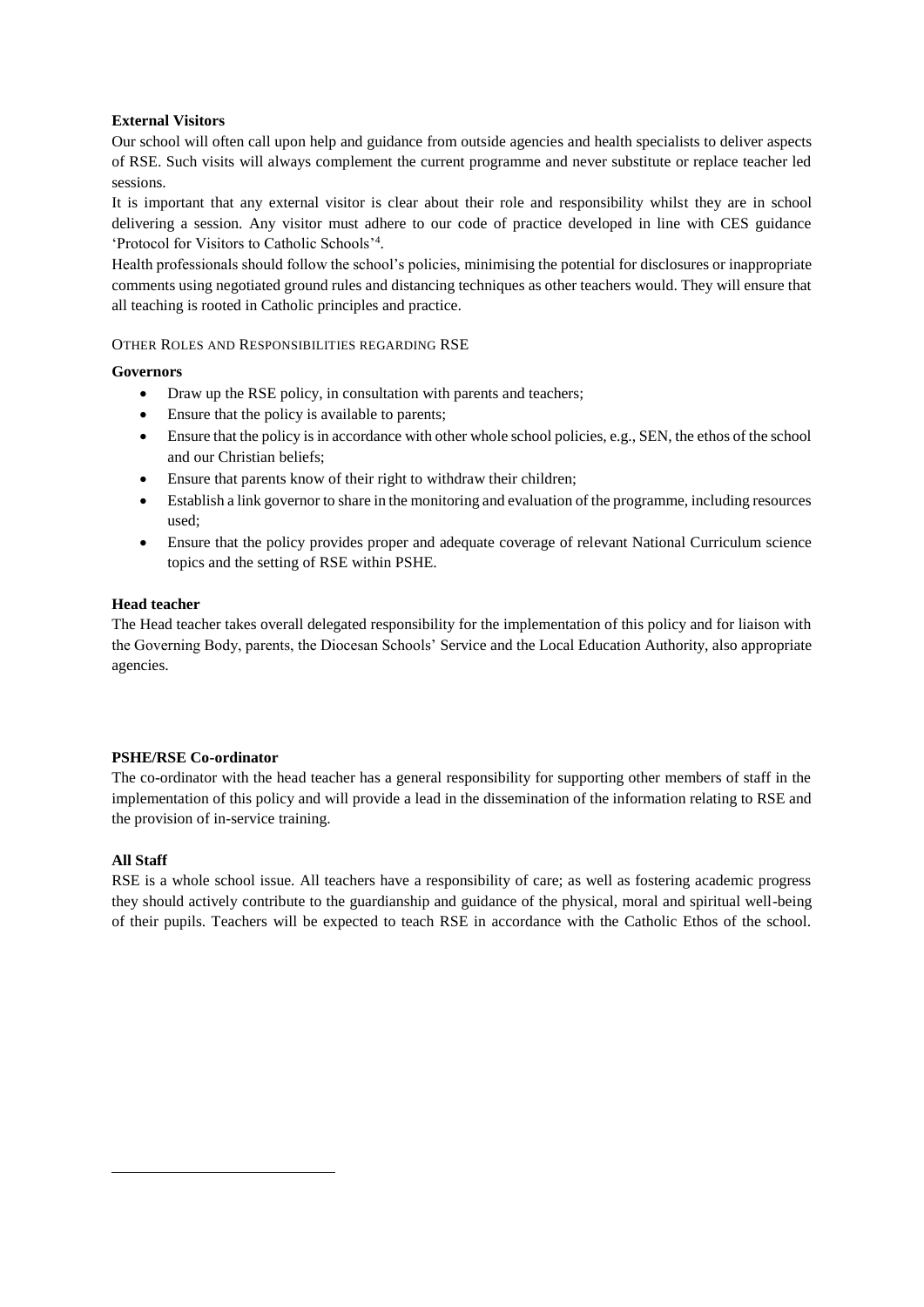Appropriate training will be made available for all staff teaching RSE. All staff have been included in the development of this policy and all staff should be aware of the policy and how it relates to them.

#### RELATIONSHIP TO OTHER POLICIES AND CURRICULUM SUBJECTS

This RSE policy is to be delivered as part of the PSHE framework. It includes guidelines about pupil safety and is compatible with the school's other policy documents (for example, Bullying policy, Safeguarding Policy etc)

Pupils with particular difficulties whether of a physical or intellectual nature will receive appropriately differentiated support in order to enable them to achieve mature knowledge, understanding and skills. Teaching methods will be adapted to meet the varying needs of this group of pupils.

Learning about RSE in PSHE classes will link to/complement learning in those areas identified in the RSE audit.

#### CHILDREN'S QUESTIONS

The governors want to promote a healthy, positive atmosphere in which RSE can take place. They want to ensure that pupils can ask questions freely, be confident that their questions will be answered, and be sure that they will be free from bullying or harassment from other children and young people.

#### **Controversial or Sensitive issues**

There will always be sensitive or controversial issues in the field of RSE. These may be matter of maturity, of personal involvement or experience of children, of disagreement with the official teaching of the Church, of illegal activity or other doubtful, dubious or harmful activity. The governors believe that children are best educated, protected from harm and exploitation by discussing such issues openly within the context of the RSE programme. The use of ground rules, negotiated between teachers and pupils, will help to create a supportive climate for discussion.

(See also Sex and Relationship Guidance, 4.5 'Dealing with questions' 0116/2000, Department for Education and Employment, July 2000 for more detail)

Some questions may raise issues which it would not be appropriate for teachers to answer during ordinary class time, e.g., where a child or young person's questions hints at abuse, is deliberately tendentious or is of a personal nature.

### SUPPORTING CHILDREN AND YOUNG PEOPLE WHO ARE AT RISK

Children will also need to feel safe and secure in the environment in which RSE takes place. Effective RSE will provide opportunities for discussion of what is and is not appropriate in relationships. Such discussion may well lead to disclosure of a safeguarding issue. Teachers will need to be aware of the needs of their pupils and not let any fears and worries go unnoticed. Where a teacher suspects that a child or young person is a victim of or is at risk of abuse they are required to follow the school's safeguarding policy and immediately inform the designated senior member of staff responsible.

#### CONFIDENTIALITY AND ADVICE

All governors, all teachers, all support staff, all parents and all pupils must be made aware of this policy, particularly as it relates to issues of advice and confidentiality.

All lessons, especially those in the RSE programme, will have the best interests of pupils at heart, enabling them to grow in knowledge and understanding of relationships and sex, developing appropriate personal and social